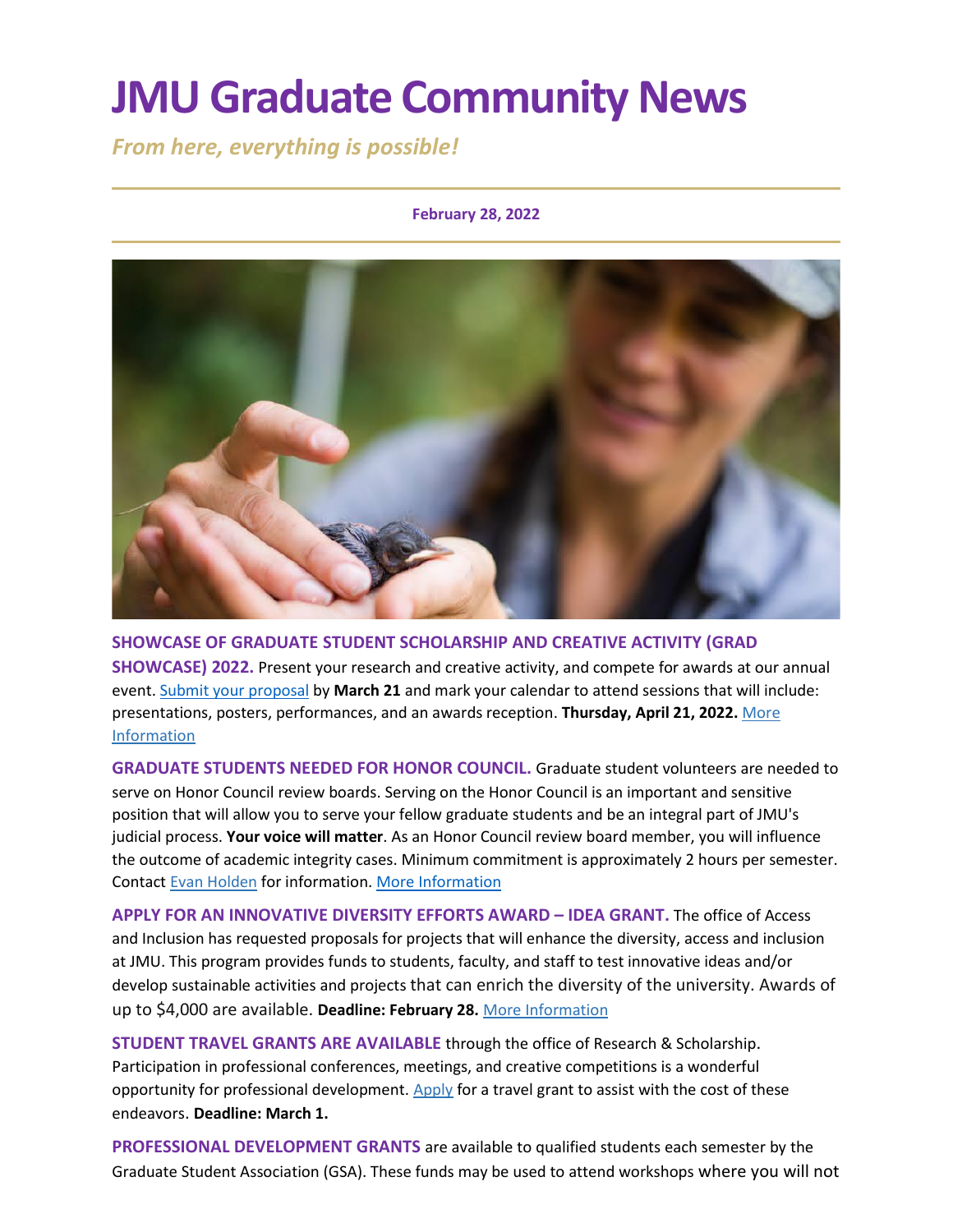be presenting, to cover fees to join professional societies, and for any other creative learning opportunities not covered by university/departmental funding. [Apply Here](https://docs.google.com/forms/d/e/1FAIpQLScyE4SVe00e7lzZfgIMKxrTPxi5nTSKgaH8DhXuCr1UQulMlQ/viewform). **Deadline: March 18.**

**SUBMIT PROPOSALS FOR JMU'S SPRING 2022 CONFERENCE**, to be held **April 7-8** at JMU. The topic this year is **Memory, Shame, Guilt: Present and Past**. This conference is a collaboration among The Department of Foreign Languages, Literatures and Cultures, English, History, Justice Studies, Military Science, Philosophy and Religion, Political Science, Sociology and Anthropology: Schools of Music and Art and Art History; and the College of Arts and Letters. **The deadline for abstracts/proposals is March 18.** [More Information](https://www.jmu.edu/forlang/conferenceFLLC/call.shtml)

**HELP CREATE SOCIAL CHANGE.** Attend the **[Ignite Retreat](https://sullivanfdn.org/ignite/)** in Staunton, VA, **April 1-3**. Receive 1-on-1 mentoring from coaches who have started non-profits, built social ventures, and are actively changing their communities. Attend workshops about understanding your passions, clarifying the problem you want to solve, and how to launch a project. **Register by March 14**.

**DO YOU ENJOY ADVENTURE TRIPS?** Want to participate but don't have sufficient funds? Consider these upcoming UREC Adventure Trips. If you are financially challenged, [Apply for a scholarship.](https://jmu.co1.qualtrics.com/jfe/form/SV_eyTeRHEeEybn1qe)

| <b>Trip</b>                             | <b>Dates</b>  | <b>Application Deadline</b> |
|-----------------------------------------|---------------|-----------------------------|
| Camp & Canoe on the Shenandoah (\$115)  | $4/9 - 4/10$  | March 30 by 5 pm            |
| Camp & Raft the New River Gorge (\$300) | $4/22 - 4/23$ | April 13 by 5 pm            |
| Camp & Rock Climb in WV (\$215)         | $4/30-5/1$    | April 20 by 5 pm            |

**THRIVE DROP-IN HOURS.** THRIVE is a Graduate School-supported student organization that serves graduate students as they work toward their higher-level degrees. THRIVE seeks to build an inclusive graduate student community, define and support affinity groups and create networking among our graduate students. Drop in this Spring semester on **Tuesdays 3-5 pm** and **Thursdays 2-4 pm** in Madison Hall, fourth floor, room 4010, to just say hello or to stay to work on assignments. Contact THRIVE at [thrive@jmu.edu.](mailto:thrive@jmu.edu) [More information](https://www.jmu.edu/grad/THRIVE/index.shtml)

**SOMOS - JMU LATINX CONFERENCE, CALL FOR PAPERS, PRESENTATIONS OR PANELS.** The SOMOS JMU Latinx Conference will be held on **October 28, 2022**. This in-person event will examine current trends in Latinx topics such as social justice, health equity, identity and representation, and how this population is reshaping the demographics in the Commonwealth. Submissions your proposa[l online](https://jmu.questionpro.com/a/TakeSurvey?tt=RQT9D2pvClY%3D) through **June 3**. The event's keynote speaker will be American labor and civil rights activist, Dolores Huerta. [More Information](https://www.jmu.edu/cal/diversity/initiatives.shtml)

#### **THE APPALACHIAN CONSERVATION CORPS IS LOOKING FOR YOUTH CREW LEADERS FOR**

**SUMMER 2022.** Appalachian Conservation Corps (ACC) employs young people to critical conservation service work in the region during June through August. Crews are based in Harrisonburg and travel with 6-8 person teams to complete projects. Team Leaders earn \$685 to train and motivate team members are they efficiently complete projects on public lands. [Position description and application.](https://jobs.silkroad.com/ConservationLegacy/Careers/jobs/3226) 

**THE UNIVERSITY CAREER CENTER'S GRADUATE SCHOOL LIASON Alyssa Hawley** is a great resource to assist you with resume review and career preparation. Check out [University Career Services](https://www.jmu.edu/career/students/gradstudents/index.shtml) for Graduate Students or contact [Alyssa](mailto:adamsar@jmu.edu) for more information.

**NEW GRADUATE ASSISTANTSHIP POSITION AVAILABLE.** A JMU Libraries Special Collections Graduate Assistantship position is currently available. Apply now o[n JobLink.](https://joblink.jmu.edu/postings/11328) **Deadline is March 8.**

**WANT A GRADUATE ASSISTANTSHIP OR A CAMPUS JOB?** There are currently 12 graduate assistantships, 45 student positions and 19 part-time wage positions posted on [Joblink.](https://joblink.jmu.edu/)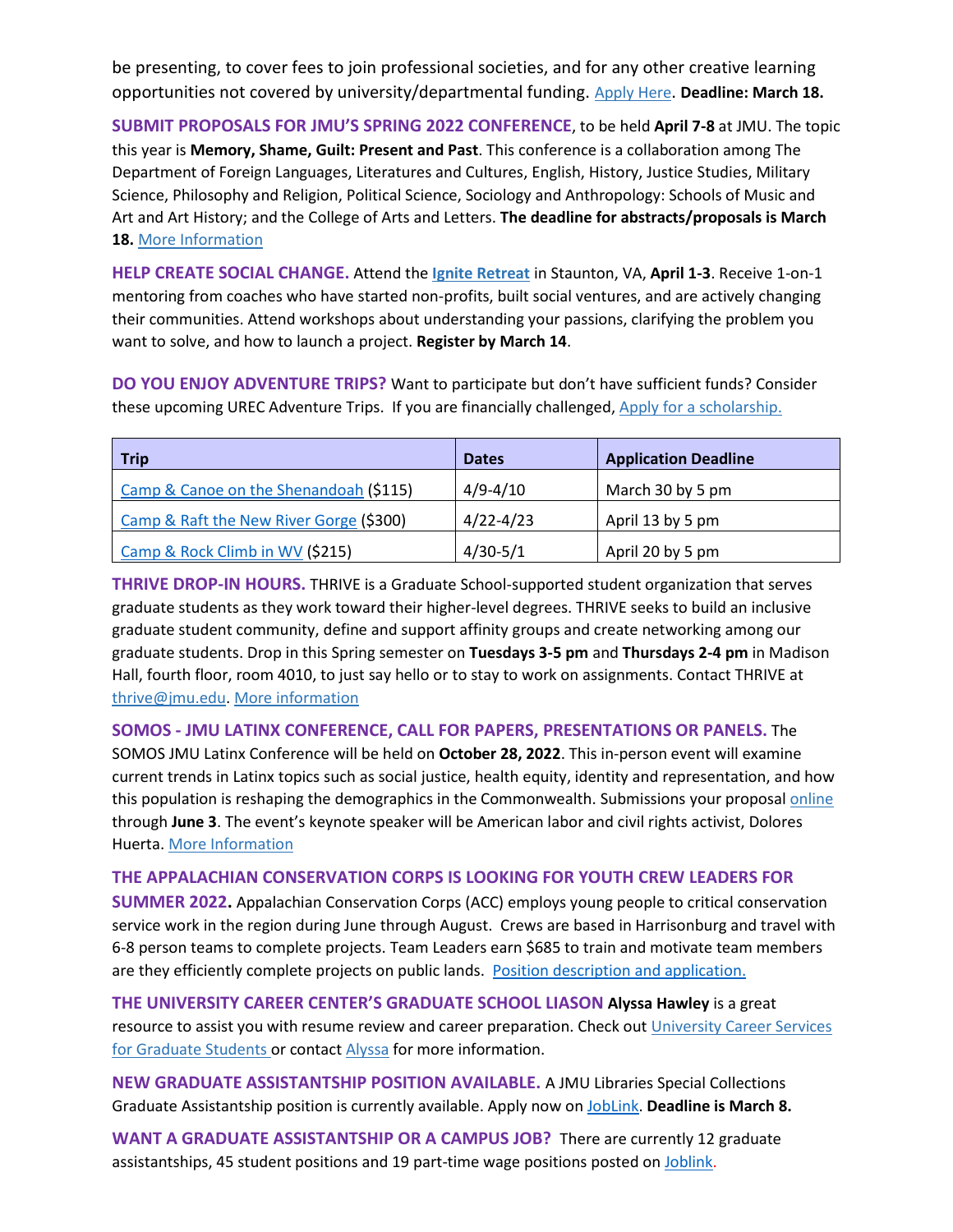**JOIN THE GRADUATE STUDENT ASSOCIATION (GSA).** Find information about the GSA on [Instagram](https://www.instagram.com/jmu_gsa/) or **Facebook**. For questions email [gsa@jmu.edu.](mailto:gsa@jmu.edu)

**THOUSANDS OF DOCUMENTARIES AND FILMS AVAILABLE TO YOU ONLINE.** JMU Libraries announces new options for streaming videos. Visit the JMU Libraries website to learn more about [streaming video resources.](https://guides.lib.jmu.edu/az.php?t=24588&utm_source=staff-monthly&utm_medium=email&utm_campaign=2021_01_06&utm_content=text_additional-streaming-video-resources)

**JMU LIBRARIES' GRADUATE STUDENT RESOURCES** can be found [here.](file:///C:/Users/stolofml/AppData/Local/Microsoft/Windows/INetCache/Content.Outlook/D73SMSKA/THRIVE%20is%20a%20Graduate%20School-supported%20student%20organization%20that%20serves%20graduate%20students%20as%20they%20work%20toward%20their%20higher-level%20degrees)

### Campus Events

**BRING YOUR SMALL BUSINESS IDEA TO LIFE.** Come hear from JMU Alumni small business owners as they share their experience in starting, owning, and running their small business. Attend via Zoom, **Wednesday, March 2 from 6:00 -7:00 pm**. [Register here](https://jmu.joinhandshake.com/events/952774/share_preview)

**FALL OF KABUL: CRITICAL FACTORS IN TALIBAN'S RETURN** the Inaugural Beitzel Lecture will be presented by Dr. Samiullah Nuristani, research associate. **Thursday, March 3 from 4:00-5:00 pm** in Wilson Auditorium. [More information](https://www.jmu.edu/gandhicenter/beitzellecture.shtml)

**JMU X-LABS PRESENTS – FAB LAB 2021 – THE MAGIC OF SELF-CARE** Join JMU X-Labs in creating a self-care space where creativity and the power of play are at the heart of unwinding and relaxation! Some activities include: Flight simulator with Dynamic Aviation, DIY reusable tote bags, vision boards, meditation station with UREC, healing art workshop, book exchange, etc. This event is FREE but requires [registration.](https://www.eventbrite.com/e/fab-lab-2022-tickets-265967866047) **March 4 from noon – 4:00 pm** at JMU X-Labs, 298 Port Republic Rd.

**JMU MFA STUDENT SHOW Sarah Phillips**, MFA 2021, is featured in Homeward Bound 2021: Juried Triennial at [Taubman Museum of Art](https://www.taubmanmuseum.org/calendar/12493/homeward-bound-2021-juried-triennial) in Roanoke, VA. The Exhibition runs from **Now thru March 6, 2022**

**MAKERSPACE WORKSHOPS** for students, staff and faculty, presented by JMU Libraries:

- **Sewing 101** Learn to use our sewing machines and walk through a simple sewing project. Excellent for folks new to sewing or looking for a refresher. All supplies provided. **March 10, 5-6 pm** in the Rose Makery. [Sign up](https://events.lib.jmu.edu/event/8551609) or [view more dates.](https://www.lib.jmu.edu/makerspace-workshops/#sewing)
- **Electronics 101** Create a simple circuit and control it with an open-source microcontroller kit. All supplies provided. **March 10, 4-5 pm** in the Rose Makery. [Sign up](https://events.lib.jmu.edu/event/8652816) o[r view more dates.](https://www.lib.jmu.edu/makerspace-workshops/#sewing)

**KINESIOLOGY LECTURE** - Chris Harwood, Ph.D., C. Psychol, FBASES, FHEA, presents, **Excellence Together: The Role of Sport Psychology in Optimizing the Youth Sport Experience**, **Monday, April 4 at 5:30 pm** in the Health and Behavioral Studies building, Room G101. Free and open to the public.

#### **CHECK OUT THE MASTER JMU EVENT CALENDAR.** [More Campus Events](https://ems.jmu.edu/MasterCalendar/MasterCalendar.aspx?_ga=2.261279492.802742690.1601384782-920476218.1518451077)

**HARRISONBURG DOWNTOWN.** Find out what's happening in downtown Harrisonburg [here](https://mailchi.mp/harrisonburgva/downtown-insider?e=1f4d635f6f) and [here.](https://www.visitharrisonburgva.com/calendar-of-events/)

## Tips from TGS (The Graduate School)

**The Student Handbook**. It is the responsibility of every student to know and follow the policies outlined in the JMU Student Handbook along with federal, state, and local laws[. Student Handbook](https://www.jmu.edu/osarp/handbook/index.shtml)

**Graduate Polices.** You are responsible to read and follow the graduate policies set forth in the [Graduate](http://jmu.edu/catalog)  [Catalog.](http://jmu.edu/catalog) Important information regarding degree progress, including rules for successful progression and continuous enrollment are also on the [Graduate School website.](https://www.jmu.edu/grad/current-students/degree-progress/index.shtml)